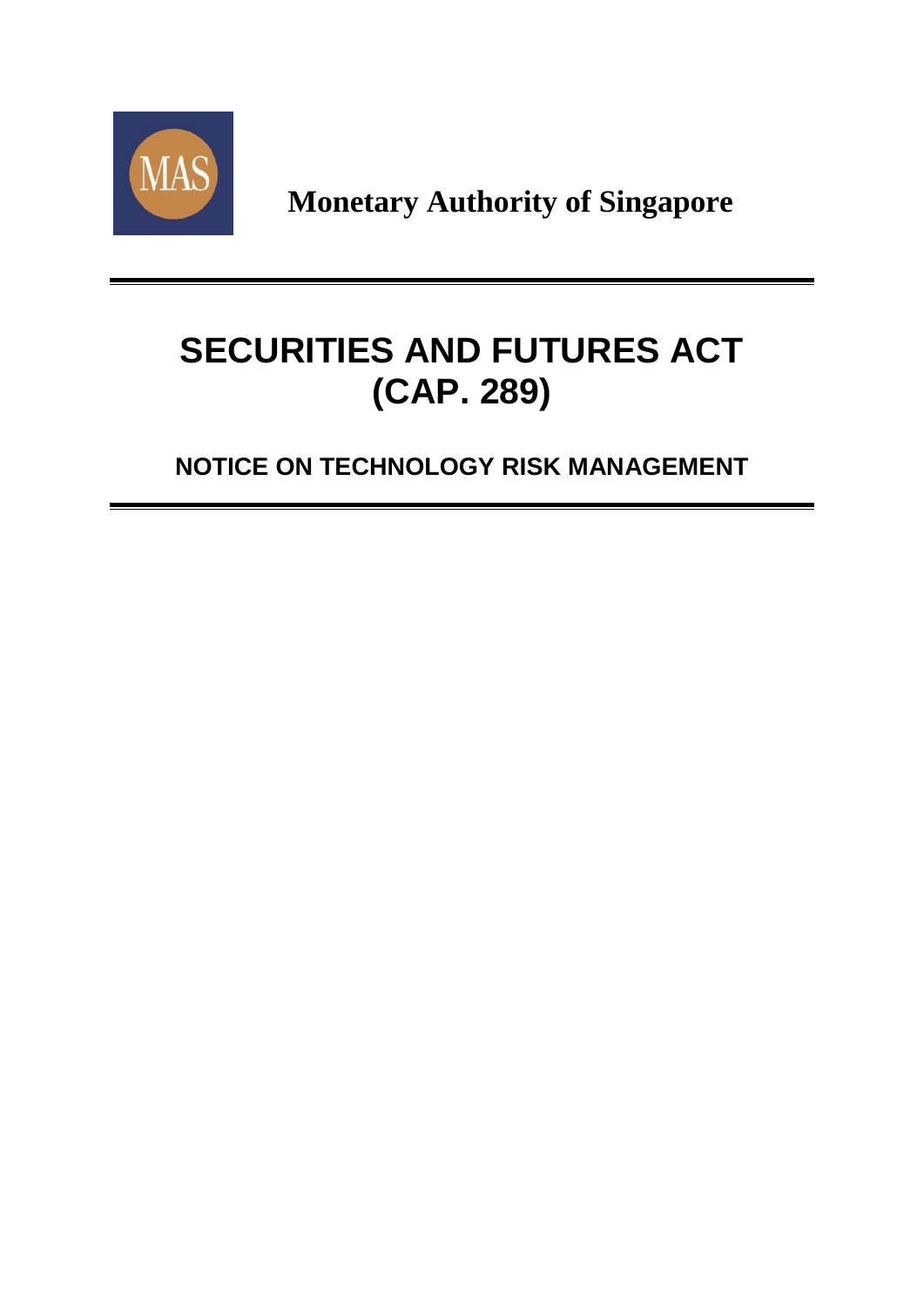#### **Notice No.: CMG-N02**

## **Issue Date: 21 June 2013 [Last revised on 6 March 2014]**

# **NOTICE ON TECHNOLOGY RISK MANAGEMENT**

#### **Introduction**

1 This Notice is issued pursuant to sections 46, 46ZK, 81R, 101 and 293 of the Securities and Futures Act (Cap. 289) (the "Act") and applies to all-

(a) approved exchanges;

(aa) licensed trade repositories;

(b) approved clearing houses;

(ba) recognised clearing houses which are incorporated in Singapore; (c) holders of a capital markets services licence;

(d) recognised market operators which are incorporated in Singapore; and

(e) persons who are approved under section 289 of the Act to act as a trustee of a collective investment scheme which is authorised under section 286 of the Securities and Futures Act and constituted as a unit trust,

(each a "financial institution").

[CMG-N02 (Amendment) 2014]

#### **Definitions**

2 For the purpose of this Notice—

"critical system" in relation to a financial institution, means a system, the failure of which will cause significant disruption to the operations of the financial institution or materially impact the financial institution's service to its customers, such as a system which—

- (a) processes transactions that are time critical; or
- (b) provides essential services to customers;

"IT security incident" means an event that involves a security breach, such as hacking of, intrusion into, or denial of service attack on, a critical system, or a system which compromises the security, integrity or confidentiality of customer information;

"relevant incident" means a system malfunction or IT security incident, which has a severe and widespread impact on the financial institution's operations or materially impacts the financial institution's service to its customers;

"system" means any hardware, software, network, or other information technology ("IT") component which is part of an IT infrastructure;

"system malfunction" means a failure of any of the financial institution's critical systems.

3 Any expression used in this Notice shall, except where expressly defined in this Notice or where the context requires, have the same meaning as in the Act.